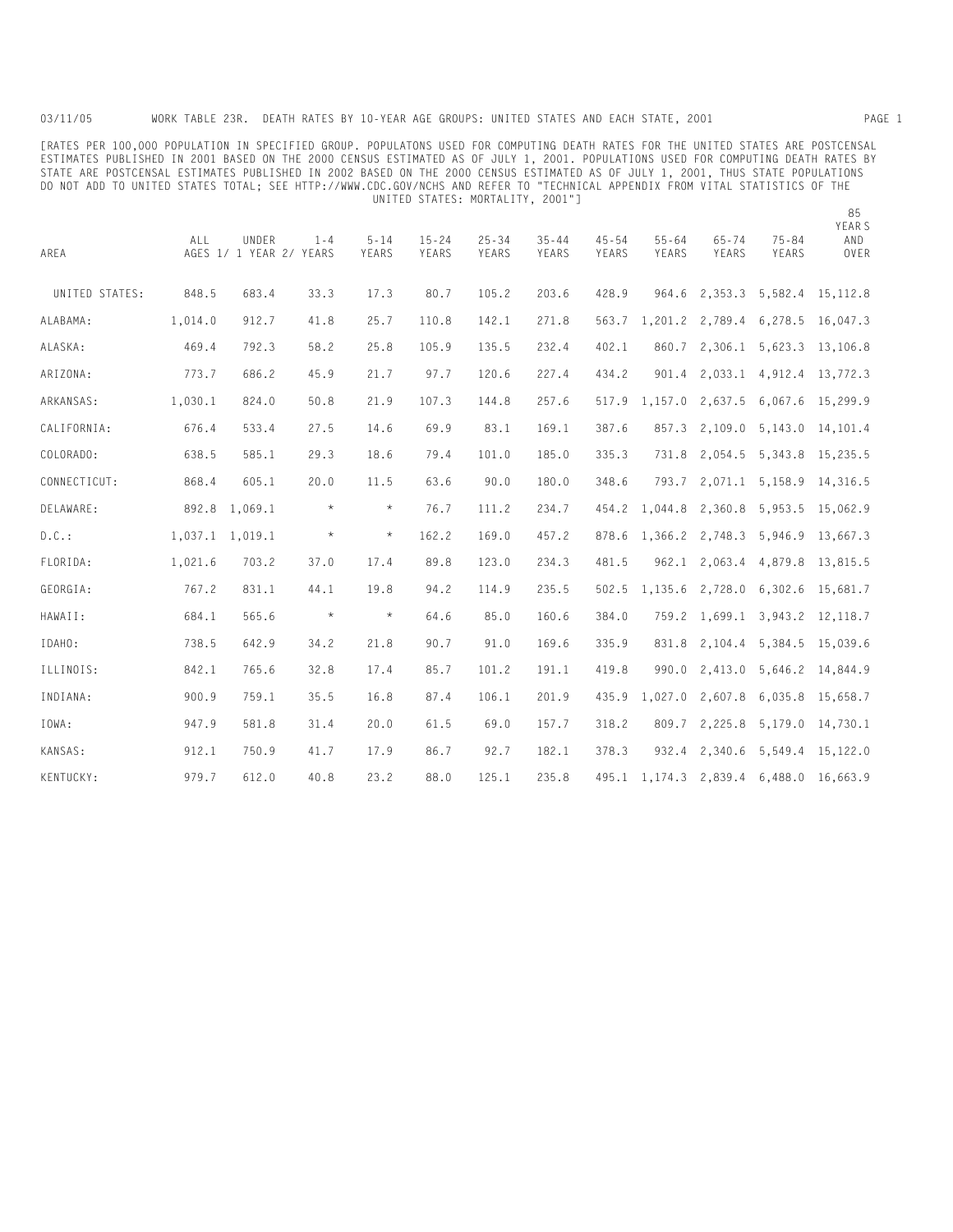[RATES PER 100,000 POPULATION IN SPECIFIED GROUP. POPULATONS USED FOR COMPUTING DEATH RATES FOR THE UNITED STATES ARE POSTCENSAL ESTIMATES PUBLISHED IN 2001 BASED ON THE 2000 CENSUS ESTIMATED AS OF JULY 1, 2001. POPULATIONS USED FOR COMPUTING DEATH RATES BY STATE ARE POSTCENSAL ESTIMATES PUBLISHED IN 2002 BASED ON THE 2000 CENSUS ESTIMATED AS OF JULY 1, 2001, THUS STATE POPULATIONS DO NOT ADD TO UNITED STATES TOTAL; SEE HTTP://WWW.CDC.GOV/NCHS AND REFER TO "TECHNICAL APPENDIX FROM VITAL STATISTICS OF THE UNITED STATES: MORTALITY, 2001"]

| AREA            | <b>ALL</b> | UNDER<br>AGES 1/ 1 YEAR 2/ YEARS | $1 - 4$ | $5 - 14$<br>YEARS | $15 - 24$<br>YEARS | $25 - 34$<br>YEARS | $35 - 44$<br>YEARS | $45 - 54$<br>YEARS | $55 - 64$<br>YEARS            | $65 - 74$<br>YEARS | $75 - 84$<br>YEARS | YEAR S<br>AND<br>OVER |
|-----------------|------------|----------------------------------|---------|-------------------|--------------------|--------------------|--------------------|--------------------|-------------------------------|--------------------|--------------------|-----------------------|
| LOUISIANA:      | 934.1      | 940.9                            | 51.6    | 25.9              | 112.2              | 165.3              | 287.4              |                    | 570.1 1,274.0                 |                    | 2,800.9 6,346.7    | 15,735.5              |
| MAINE:          | 967.0      | 646.9                            | $\star$ | 14.5              | 72.1               | 88.5               | 150.8              | 326.2              | 889.4                         | 2,371.1            | 5,769.6            | 15,970.4              |
| MARYLAND:       | 813.9      | 783.7                            | 34.7    | 17.3              | 92.9               | 119.6              | 227.2              | 443.8              | 961.1                         | 2,448.8            | 5,773.0            | 15,203.8              |
| MASSACHUSETTS:  | 886.6      | 507.8                            | 19.8    | 12.7              | 53.6               | 82.8               | 169.6              | 357.1              | 826.3                         |                    | 2,212.8 5,453.5    | 15,107.6              |
| MICHIGAN:       | 863.7      | 803.4                            | 31.9    | 18.0              | 75.4               | 104.4              | 205.0              | 442.4              | 982.1                         |                    | 2,442.8 5,781.5    | 15,361.1              |
| MINNESOTA:      | 757.0      | 572.5                            | 24.3    | 14.8              | 60.7               | 71.2               | 128.9              | 297.8              | 749.5                         | 2,051.9            | 5,088.9            | 14,520.9              |
| MISSISSIPPI:    | 988.2      | 1,003.9                          | 60.0    | 25.8              | 114.1              | 166.4              | 314.9              | 594.6              | 1,282.0                       | 2,908.3 6,355.9    |                    | 15,709.8              |
| MISSOURI:       | 975.3      | 746.3                            | 37.8    | 19.3              | 98.6               | 114.3              | 219.0              | 446.6              | 1,024.5                       |                    | 2,509.2 5,967.7    | 15,901.5              |
| MONTANA:        | 912.9      | 697.7                            | $\star$ | 28.1              | 71.8               | 118.5              | 199.0              | 344.8              | 898.6                         |                    | 2,193.4 5,687.0    | 15,593.5              |
| NEBRASKA:       | 882.2      | 694.2                            | 33.6    | 19.1              | 70.5               | 82.3               | 166.7              | 339.2              | 805.8                         |                    | 2,211.6 5,289.5    | 14,954.2              |
| NEVADA:         | 776.3      | 563.3                            | 33.8    | 17.9              | 89.4               | 107.9              | 224.2              |                    | 496.2 1,098.1                 |                    | 2,604.8 6,202.3    | 15,092.6              |
| NEW HAMPSHIRE:  | 779.4      | 392.3                            | 38.7    | 14.4              | 63.7               | 66.5               | 137.2              | 310.8              | 809.3                         | 2,271.9            | 5,474.4            | 15,516.1              |
| NEW JERSEY:     | 877.8      | 655.4                            | 20.9    | 12.1              | 68.1               | 112.8              | 198.8              | 412.2              | 898.4                         | 2,273.1            | 5,507.5            | 14,949.6              |
| NEW MEXICO:     | 771.7      | 646.7                            | 36.8    | 21.2              | 93.3               | 146.3              | 262.2              | 460.2              | 863.3                         |                    | 2,044.5 5,170.2    | 14,944.4              |
| NEW YORK:       | 834.4      | 579.8                            | 29.4    | 14.3              | 66.5               | 107.3              | 203.5              | 421.2              | 897.9                         |                    | 2, 154.5 5, 201.8  | 14,290.3              |
| NORTH CAROLINA: | 864.4      | 829.8                            | 31.7    | 18.7              | 92.0               | 110.6              | 229.4              | 474.4              | 1,051.2                       |                    | 2,563.2 5,954.2    | 15.349.4              |
| NORTH DAKOTA:   | 950.1      | 909.0                            | $\star$ | $\star$           | 60.9               | 83.5               | 158.5              | 332.0              | 826.8                         | 2,133.9            | 5,064.3            | 14,800.9              |
| OHIO:           | 948.5      | 742.5                            | 30.8    | 14.8              | 70.7               | 98.4               | 196.0              | 430.8              | 1,020.9                       | 2,615.7            | 6,050.9            | 15,822.6              |
| OKLAHOMA:       | 999.6      | 753.3                            | 40.4    | 27.3              | 93.5               | 121.6              | 244.9              |                    | 507.5 1,122.9 2,624.1 6,285.5 |                    |                    | 16.268.2              |

85